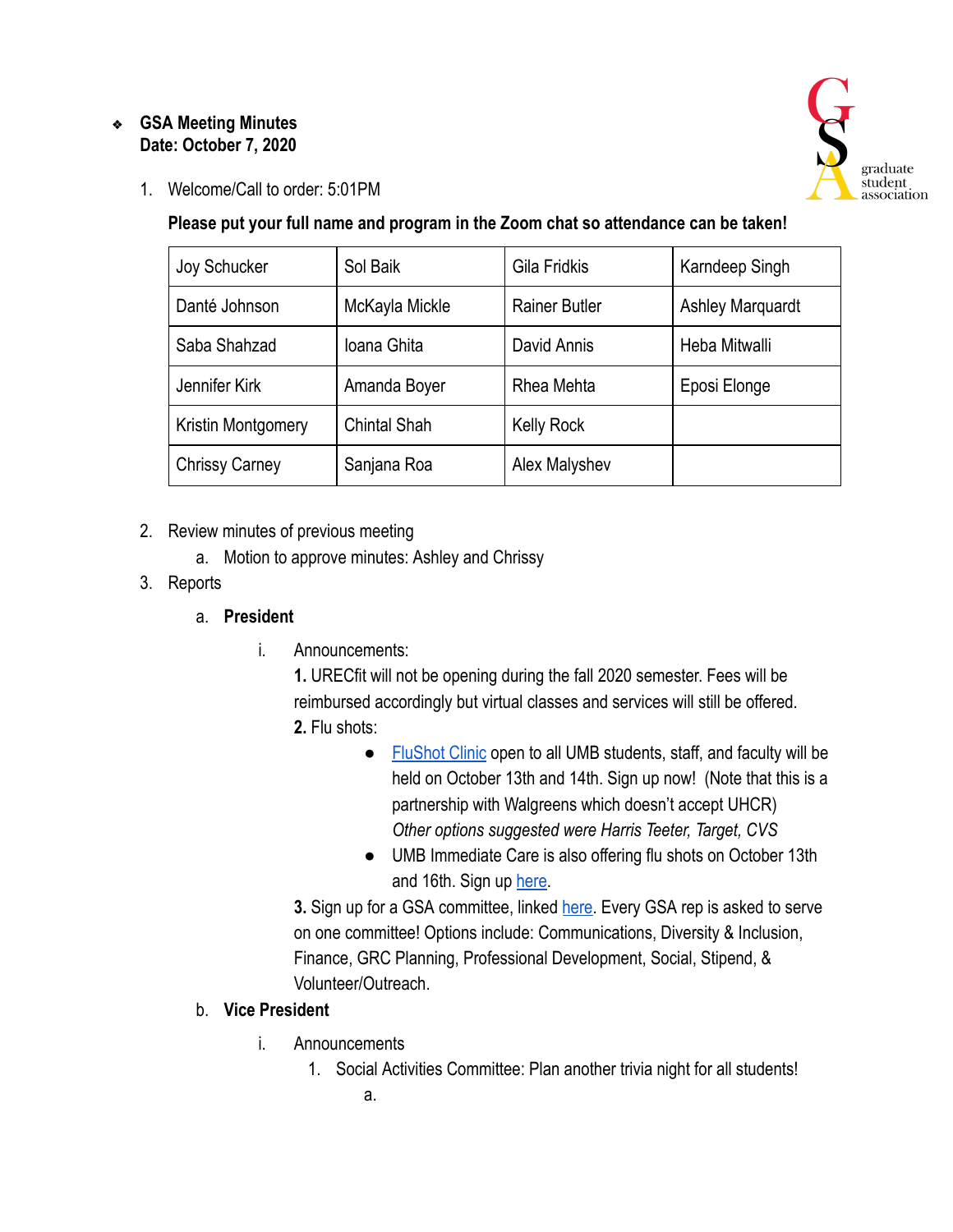- 2. USGA Announcements:
	- a. Recruiting USGA senators now! Reach out to me if interested.

#### c. **Treasurer**

- 1. Current Balance from our budget: \$9384.00 Total amount in account: \$11,015.67
	- a. Extra not budgeted: \$1631.67
	- b. Pending items: Welcome Gift
		- i. Budgeted: \$4350.00
		- ii. Estimated cost: \$3840.60
		- iii. Remainder: \$509.4

### **c. Balance after pending item: \$5543.40**

- 2. All awards, reimbursements and panelist checks have been distributed and reception confirmed by all recipients (please make sure to cash your checks)
	- a. Need receipts from Research Award recipients
- **3.** Finance Committee:
	- **a.** 2nd quarter travel award was due Sept 30th did not receive any applications
	- **b.** 1st quarter travel award and COVID WFH awards due October 15th
		- **i.** Have received a good amount of WFH apps so far (\$1958.71), if we get more applications than what we budgeted for, can we roll over the travel award fund and other funds/extra money in our account?
		- ii. 1st vote- Voting to move money from travel award and left over from welcome gift - to WFH award - Voted yes 2nd vote- If there are even more applications, move extra from money that hasn't been budgeted - Voted yes
- 4. Student Funding: There is an instructional document that outlines the details of this process. If you are a student group who is interested in receiving GSA funding, please email the GSA Treasurer for this document
	- a. Budget: \$560.19, Balance: \$450
	- b. Reimbursed: ISPE (\$110.19 late reimbursement from Fall 2019)
	- c. New funding request: NOVA funding request (\$115) voted yes
		- i. [https://docs.google.com/spreadsheets/d/1r2H7fEtGtpFC5](https://docs.google.com/spreadsheets/d/1r2H7fEtGtpFC5AfsFQC9i1VPGDk3PbsOlh--RqVdHfM/edit#gid=866821379)  [AfsFQC9i1VPGDk3PbsOlh--RqVdHfM/edit#gid=8668213](https://docs.google.com/spreadsheets/d/1r2H7fEtGtpFC5AfsFQC9i1VPGDk3PbsOlh--RqVdHfM/edit#gid=866821379)  [79](https://docs.google.com/spreadsheets/d/1r2H7fEtGtpFC5AfsFQC9i1VPGDk3PbsOlh--RqVdHfM/edit#gid=866821379)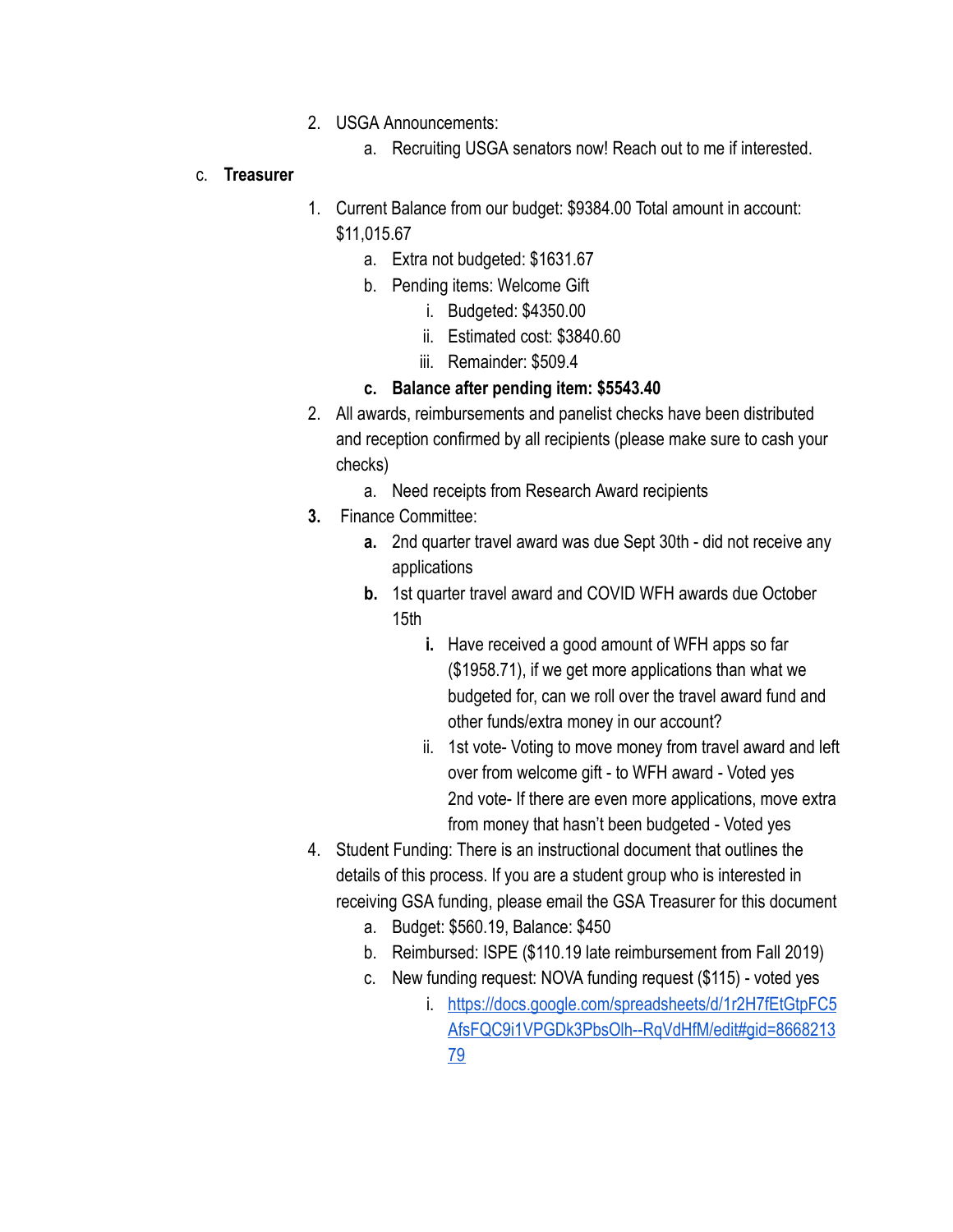### d. **Secretary**

- i. Announcements:
	- 1. Updating Rep list for 2020/2021 reaching out to programs that haven't been involved in the past few years and new master's/certificate programs
	- 2. CastleBranch and UMB Connect emails are also going to spam
	- 3. Meeting with Erin Golembewski & Jim Reynolds. Shout out to Sarah and Chintal for their work within PHSR!

# **e. Grad Council rep**

- i. Announcements:
	- 1. Professional Development Awards for this semester are due November 1st. This is for workshops, professional networking events, conferences, trainings, etc attended from April through September.
	- 2. Gillian and I are working with Celeste ordering the GSA Grad Shirts and Masks. There will probably be some extras from what we are ordering so if you didn't sign up for one and want one please send me an e-mail and I can keep you on a list if we have extras.
- ii. U of M grad council:
	- 1. UMB and UMBC are working on passing a lot of new certification programs (especially within the Medical Cannabis program)
	- 2. UMBC's GSA President is working with us to help us with the virtual 3 Minute Thesis so stay tuned for more information.

# f. **PR**

- i. Announcements:
	- 1. October Grad Gazette went out Monday, October 5
		- a. Please send me any news, events, announcements, personal pieces, etc!
- ii. Communications Committee
	- 1. No updates
- iii. Volunteer Committee:
	- 1. No updates
- g. Meyerhoff: No Updates.
- h. NOVA: NOVA's Sidewalk Science event will be running Oct. 11-17th! Inspired by a quarantine science outreach effort developed by Danna Staaf and others, we will be providing chalk to volunteers who will write a message on a local sidewalk (outside their homes, a nearby park, etc) e.g. "Hi Baltimore, A scientist lives here! If you have a question, ask it and I'll answer it!", and leaving chalk for passersby to ask questions about science, which the volunteer will then write back and answer. If you're interested (whether your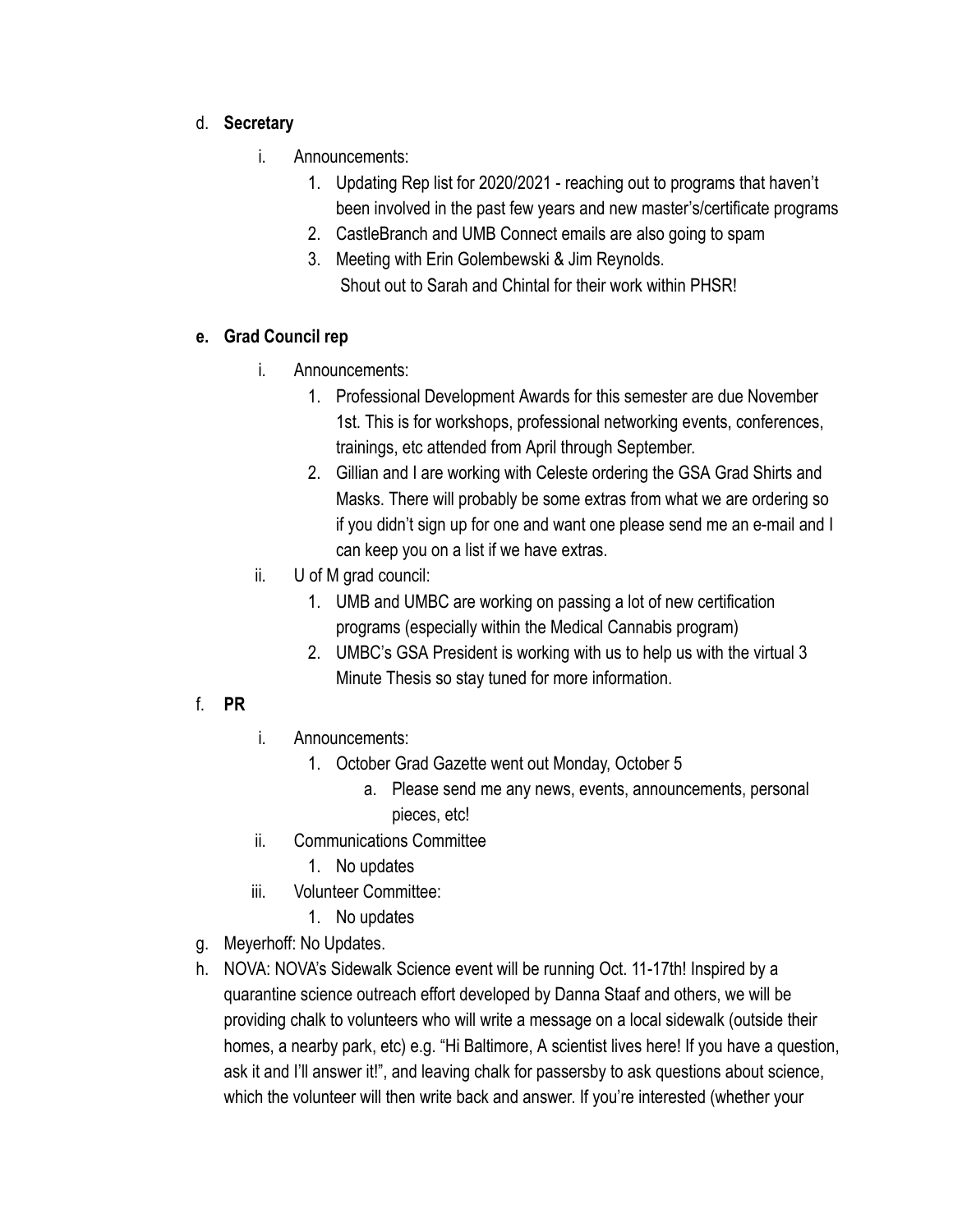expertise is in neuroscience or not), fill out this form and NOVA will provide you with chalk! [https://docs.google.com/forms/d/e/1FAIpQLScEpqVZbuEtHj4oJJCkk-Ouq6Hhz2hKjdiTb-Sf](https://docs.google.com/forms/d/e/1FAIpQLScEpqVZbuEtHj4oJJCkk-Ouq6Hhz2hKjdiTb-SfLpQiSix8YA/viewform?gxids=7757) [LpQiSix8YA/viewform?gxids=7757](https://docs.google.com/forms/d/e/1FAIpQLScEpqVZbuEtHj4oJJCkk-Ouq6Hhz2hKjdiTb-SfLpQiSix8YA/viewform?gxids=7757) 

### **i. Program Rep Updates/Questions/Concerns:**

- i. Change in virtual counseling services from BetterHelp to HealthiestYou. Alternative suggestions thanks to Jennifer Kirk:
	- 1. Completely free counseling for residents of Maryland. <https://probonocounseling.org/>
	- 2. Better help which used to be covered does have a financial aid application. [https://www.betterhelp.com/advice/therapy/what-is-sliding-scal](https://www.betterhelp.com/advice/therapy/what-is-sliding-scale-therapy-do-you-qualify/) [e-therapy-do-you-qualify/](https://www.betterhelp.com/advice/therapy/what-is-sliding-scale-therapy-do-you-qualify/)
	- 3. If you can afford the \$15.00 copays there are many in network options that can be found using the behavioral provider link on the Gallagher site.
		- a. [https://www.gallagherstudent.com/students/provider-networks.php](https://www.gallagherstudent.com/students/provider-networks.php?idField=1356&KosterWebSID=4nsp1tocr8m310s5rq19j1tr21) [?idField=1356&KosterWebSID=4nsp1tocr8m310s5rq19j1tr21](https://www.gallagherstudent.com/students/provider-networks.php?idField=1356&KosterWebSID=4nsp1tocr8m310s5rq19j1tr21)
		- b. Search directory that Gallagher links to[:](https://provider.liveandworkwell.com/content/laww/providersearch/en/home.html?siteId=3077&lang=1)  [https://provider.liveandworkwell.com/content/laww/providersearch/](https://provider.liveandworkwell.com/content/laww/providersearch/en/home.html?siteId=3077&lang=1)  [en/home.html?siteId=3077&lang=1](https://provider.liveandworkwell.com/content/laww/providersearch/en/home.html?siteId=3077&lang=1)
		- c. Currently the UMB insurance allows for telehealth visits with these providers, but at a cost vs. the HealthiestYou app, which is difficult to use.
- ii. Interested in a social justice and equity conscious book club? Contact Chintal one of our PHSR reps for more info: chintalshah@umaryland.edu
- 4. Old Business:
	- a. Meet & Confer updates
		- i. Discussed racial justice initiatives again
			- 1. Mandatory anti-racism training: UMB is working with SSW to create 90min campus wide "training" as part of the curriculum; will be ready for review by mid-October
			- 2. New [executive order](https://www.whitehouse.gov/presidential-actions/executive-order-combating-race-sex-stereotyping/) allows universities to be investigated for recognizing systemic racism on the campus and federal funding can be revoked
				- a. This does not apply to educational initiatives (like the trainings)
				- b. Encouraged GSA and students to advocate within our departments/programs for this curriculum
			- 3. On Thursday October 1st at 4PM, the law school held a town hall titled "The Legal Lens of Social Justice: Breonna Taylor and Beyond" educating the public on the legality of the murder of Breonna Taylor, the grand jury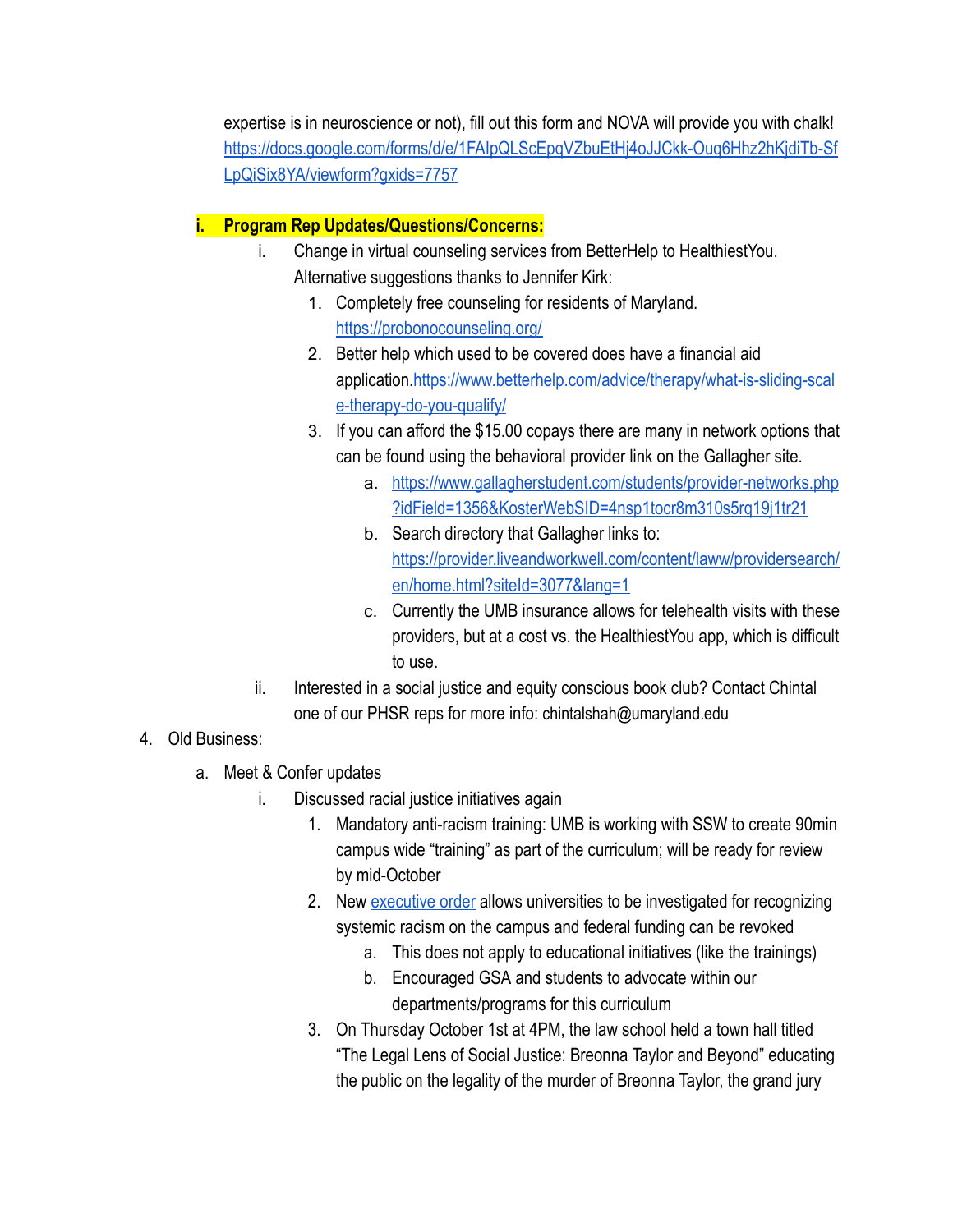proceedings, the laws surrounding no-knock warrants, etc. It was recorded but the link hasn't been posted yet.

- ii. Campus shuttle concerns
	- 1. Lexington St. Garage daily rate will [increase to \\$9 .](https://www.umaryland.edu/parking/parking-at-umb/student-parking/) In order to get the student daily rate of \$6, students must register in the student commuter parking, linked [here .](https://www.umaryland.edu/parking/parking-at-umb/student-parking/commuting-student/)
	- 2. Meeting between Lyft and Parking/Transportation occurred on Friday, October 2nd. They are moving forward by starting to draft up university communications regarding this, but no details as to when the service will begin. Updates to come.
- iii. Reporting for COVID-19 compliance
	- 1. Reporting is through UMB Hotline EthicsPoint (at the bottom of every UMB webpage)
		- a. COVID-19 module is no longer present but they are working to put it back up
- iv. Change in virtual counseling services from BetterHelp to HealthiestYou
	- 1. Erin Golembewski is working to determine why this decision was made
	- 2. Plan to meet with UMB Counseling Center to fulfill other counseling needs for students
		- Danté recommended contacting Cassandra Moon
- v. Proposed agenda items for upcoming October meeting on 10/15/20:
	- 1. Mr. Trump's [executive order](https://www.whitehouse.gov/presidential-actions/executive-order-combating-race-sex-stereotyping/) and how that might affect the new Chief Diversity, Equity, and Inclusion Officer position
	- 2. Student stipend committee & transparency in process
	- 3. Student fees related to gym closure
	- 4. Update on shuttle alternative Lyft option
	- 5. Suggested agenda items to include for our next meeting?
- 5. New Business:
	- a. Feedback for shuttle committee regarding Spring 2021 semester
		- i. Shuttle committee meets tomorrow, October 8th to discuss options for Spring 2021 semester
		- ii. Potential scenarios:
			- 1. Mostly online curriculum like this semester (<30% students on campus)
			- 2. Hybrid curriculum (50/50 students on campus/at home)
			- 3. Fully in-person (100% students on campus)
		- iii. What do we see for the shuttle in each of these scenarios?
			- 1. NOTE: If we want to bring back the shuttle, all students, regardless of being on and off campus, will be charged the shuttle fee. It's an all or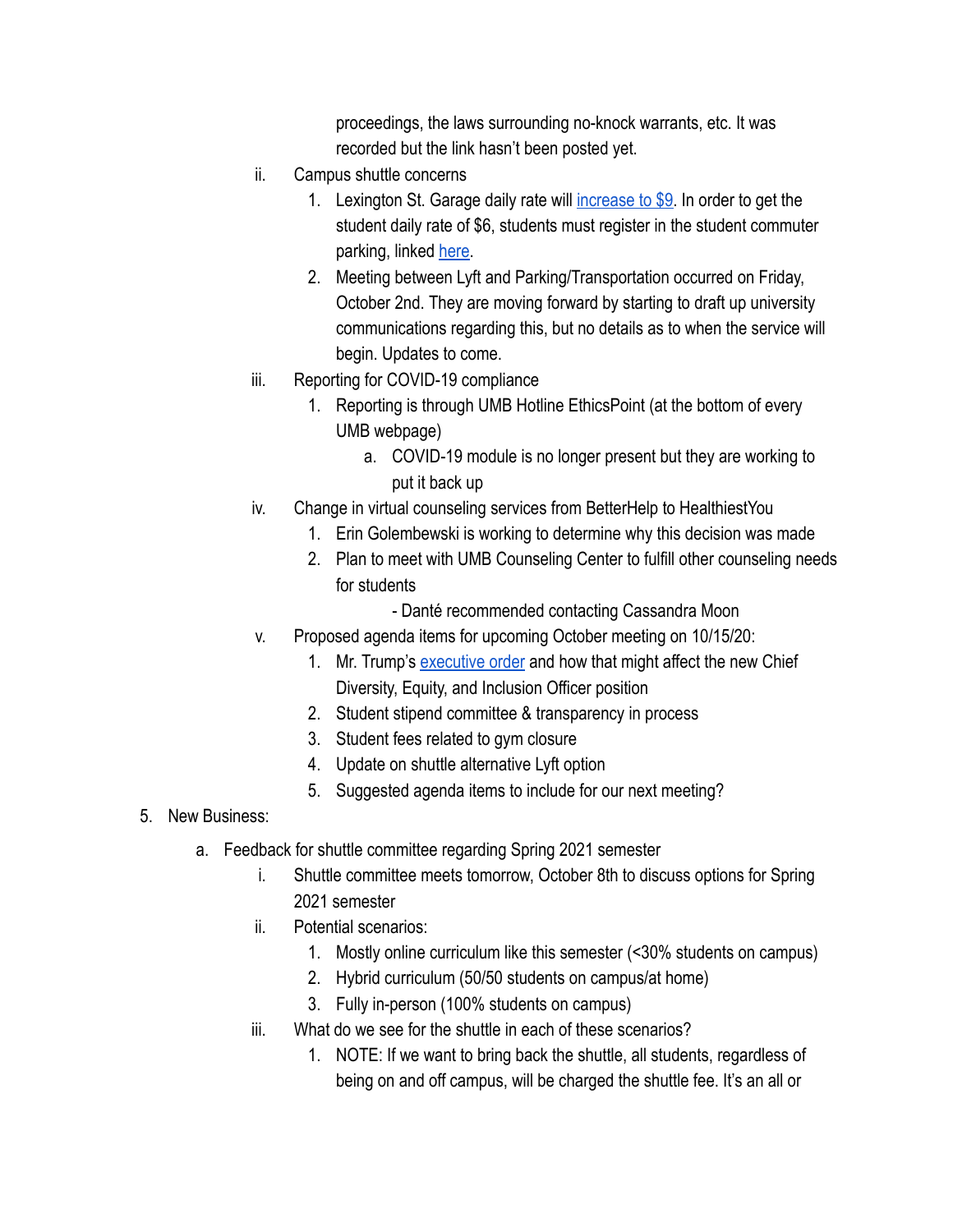nothing decision.

- 2. Fee: \$189 per year/\$94.50 per semester for full time students
- 3. Some suggestions included: if there is a shuttle, having it run all day so students would not be stuck on campus for longer than they need to be during COVID, potential partnering with the UMBC shuttle if it is also running in the spring, and getting city bus passes for students who are on campus/in lab so as to not burden students who are completely WFH with additional fees
- b. Student gifts for incoming students:
	- i. Ordering now! Will reach out to current students for purchasing details in the next two weeks.
- c. COVID-19
	- i. SMC, along with CulinArt and The Market, and the library are now open with limited hours.
	- ii. USGA has created a form for all UMB students to submit COVID-related issues and concerns linked [here](https://docs.google.com/forms/d/e/1FAIpQLSciurA-qW5I4xcXAmeC7VnjZVrak61KY6iJAnViir3AEJw1Qg/viewform?usp=sf_link)
	- iii. Specific concerns to address with Graduate School?
- d. Sign up for subcommittees!
	- i. Student Stipend Subcommittee
		- 1. Headed by: Hadley Bryan
		- 2. **Sign up [here](https://docs.google.com/spreadsheets/d/1xr3QjsIzToEIMlLTKzh61J_ApBAT5ZAzqzrTozF3aZk/edit#gid=29567734) !**
	- ii. Diversity & Inclusion Subcommittee
		- 1. Headed by Lauren McCarthy
		- **2. Sign up [here](https://docs.google.com/spreadsheets/d/1xr3QjsIzToEIMlLTKzh61J_ApBAT5ZAzqzrTozF3aZk/edit#gid=984291736) !**
	- iii. All subcommittees are in the same [spreadsheet](https://docs.google.com/spreadsheets/d/1xr3QjsIzToEIMlLTKzh61J_ApBAT5ZAzqzrTozF3aZk/edit?usp=sharing), so be sure to check them all out! If you have any questions, reach out to the exec in charge of that subcommittee (listed at the top of each spreadsheet tab).
- 6. Upcoming Events:
	- a. Virtual three minute thesis (3MT) event sponsored by GSA and the Graduate School: November 2020
	- b. USGA sponsored event & new group
		- i. Unconscious bias training workshop: Tentative date- Wednesday, October 21st, 5-6 PM Eastern Time (US and Canada)
		- ii. **UMB Anti-Oppression Alliance** is being formed by USGA. Student-run organization devoted to strengthening movements for anti-oppression and social justice at UMB and within the Baltimore community. If interested, sign up [here](https://docs.google.com/forms/d/e/1FAIpQLSd5oUgtSdtpFNZCo782_KaSGJrMXtMK3AWb654zAbc2xUi_1w/viewform?gxids=7757).
	- c. Suggestions for virtual events
		- i. Additional trivia nights